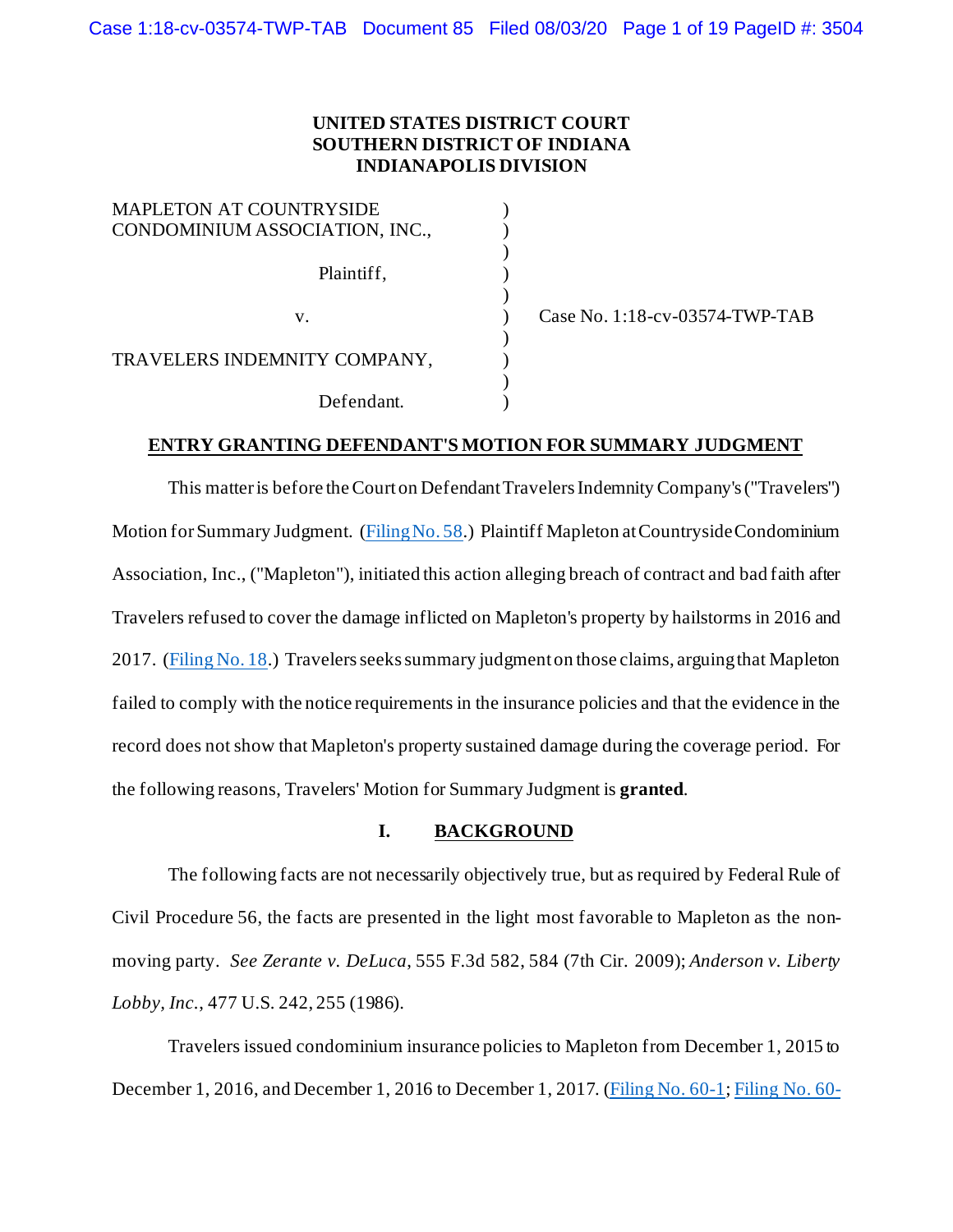[2.](https://ecf.insd.uscourts.gov/doc1/07317933912)) These policies insured 31 buildings located at or around 16904 Mapleton Place, Westfield, Indiana against risks of direct physical loss or damage during the policy periods. [\(Filing No. 60-](https://ecf.insd.uscourts.gov/doc1/07317933911) [1.](https://ecf.insd.uscourts.gov/doc1/07317933911))

### **A. Pre-Travelers Coverage**

Before it was insured by Travelers, Mapleton was insured by Erie Insurance. [\(Filing No.](https://ecf.insd.uscourts.gov/doc1/07317010248?page=3)  [18 at 3.](https://ecf.insd.uscourts.gov/doc1/07317010248?page=3)) While it was covered by Erie, Mapleton submitted a claim in 2013 for damage to its roof, which resulted in Erie preparing an estimate of the cost of replacement of certain metal vents on the roofs of Mapleton condominiums. [\(Filing No. 18-5.](https://ecf.insd.uscourts.gov/doc1/07317010253)) Ultimately, some vents were replaced but others were not. [\(Filing No. 60-4 at 61.](https://ecf.insd.uscourts.gov/doc1/07317933914?page=61)) Replacing these vents sometimes damaged the shingles on the roofs, which necessitated replacement of the entire roof. *Id.* at 116.

### **B. Travelers Policies**

The Travelers policies stated that Travelers "will pay for direct physical loss of or damage to" Mapleton's property subject to certain conditions. [\(Filing No. 60-1 at 12.](https://ecf.insd.uscourts.gov/doc1/07317933911?page=12)) One such condition was that the loss or damage was sustained during the period of the policy, that is, Travelers only covered damage sustained between December 1, 2015 and December 1, 2017. *Id.* at 44. The policies did not cover damage caused by wear and tear or by faulty or defective design, repair, or maintenance. *Id.* at 35-37. The policies also assigned certain duties to Mapleton in the event it wanted to make a claim. They required Mapleton to give "prompt notice of the loss or damage" and "[a]s soon as possible, give…a description of how, when and where the loss or damage occurred." *Id.* at 38-39.

## **C. Mapleton's First Claim**

This case involves two claims Mapleton made for two separate events. Mapleton contends that the first of these events—a hail and windstorm—occurred on June 22, 2016 (the "June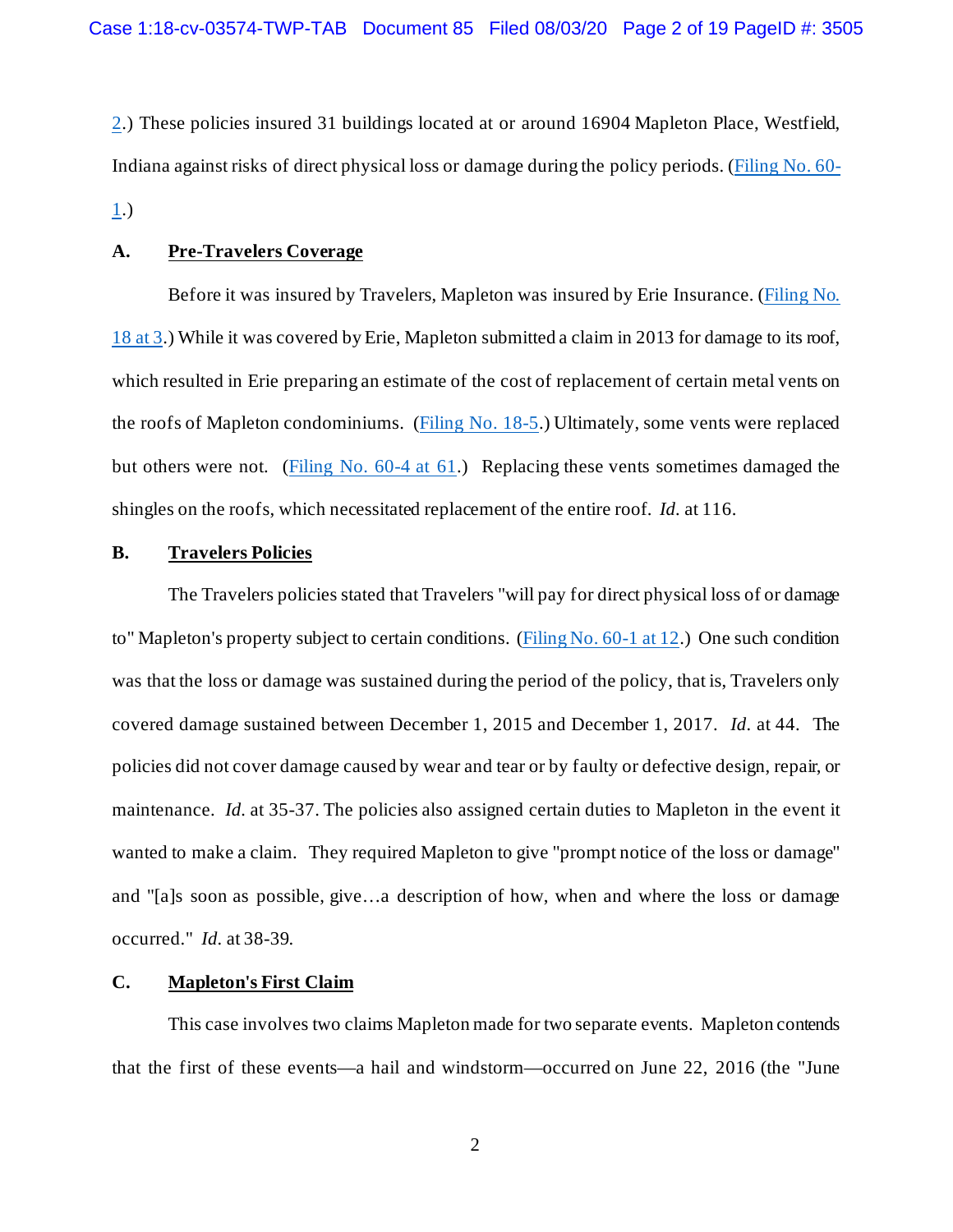Storm"). [\(Filing No. 60-14 at 10.](https://ecf.insd.uscourts.gov/doc1/07317933924?page=10)) Travelers has designated evidence indicating that no storm occurred on that date. Some evidence in the record indicates the storm did take place on or around that date. The first Travelers' adjuster involved with the claim documented that 3/4-inch hail came through that area of town on June 23, 2016. (Filing No.  $69-14$  at 10.) A Hail History Report prepared by a company called Benchmark corroborates both the date of the storm and the size of the hail as reported by the adjuster. [\(Filing No. 69-3.](https://ecf.insd.uscourts.gov/doc1/07317999252)) And a report prepared by Genesis Weather Solutions, LLC states that on June 23, 20[1](#page-2-0)6, winds in gusted up to 67 miles per hour.<sup>1</sup> (Filing No.) [60-12 at 4.](https://ecf.insd.uscourts.gov/doc1/07317933922?page=4))

Around the time of the storm, Mapleton's management looked into filing a claim but were told by Travelers' representative that it would be a waste of time. [\(Filing No. 60-11 at 28.](https://ecf.insd.uscourts.gov/doc1/07317933921?page=28)) Five months later, in November of 2016, Mike Caskey ("Caskey"), Mapleton's property manager, engaged a contractor, Trent Kelso ("Kelso") of Whitetail Construction ("Whitetail"), to look into replacing the roofs of some of the condominiums. During his inspection of the roofs, Kelso found storm damage and told Caskey he thought Mapleton could make a successful insurance claim based on that damage. [\(Filing No. 60-7 at 87.](https://ecf.insd.uscourts.gov/doc1/07317933917?page=87)) Following his discussion with Kelso, Caskey spoke to Mapleton's management about filing a claim on its policy with Travelers. [\(Filing No. 60-11 at](https://ecf.insd.uscourts.gov/doc1/07317933921?page=61)  [61.](https://ecf.insd.uscourts.gov/doc1/07317933921?page=61)) Mapleton ultimately filed the claim on January 10, 2017, nearly seven months after the storm the claim was based on. [\(Filing No. 60-5 at 16-17.](https://ecf.insd.uscourts.gov/doc1/07317933915?page=16)) Between the June Storm and the time Mapleton filed its claim in January, Whitetail made repairs on Mapleton's condominiums. [\(Filing](https://ecf.insd.uscourts.gov/doc1/07317933919)  [No. 60-9.](https://ecf.insd.uscourts.gov/doc1/07317933919))

<span id="page-2-0"></span><sup>&</sup>lt;sup>1</sup> Whether there was a storm in Indianapolis, Indiana on June 22 or 23, 2016, is a disputed question of fact. There is other evidence in the record that indicates no storm took place. But on Travelers' Motion for Summary Judgment, the Court accepts the version of the facts most favorable to Mapleton, the non-movant.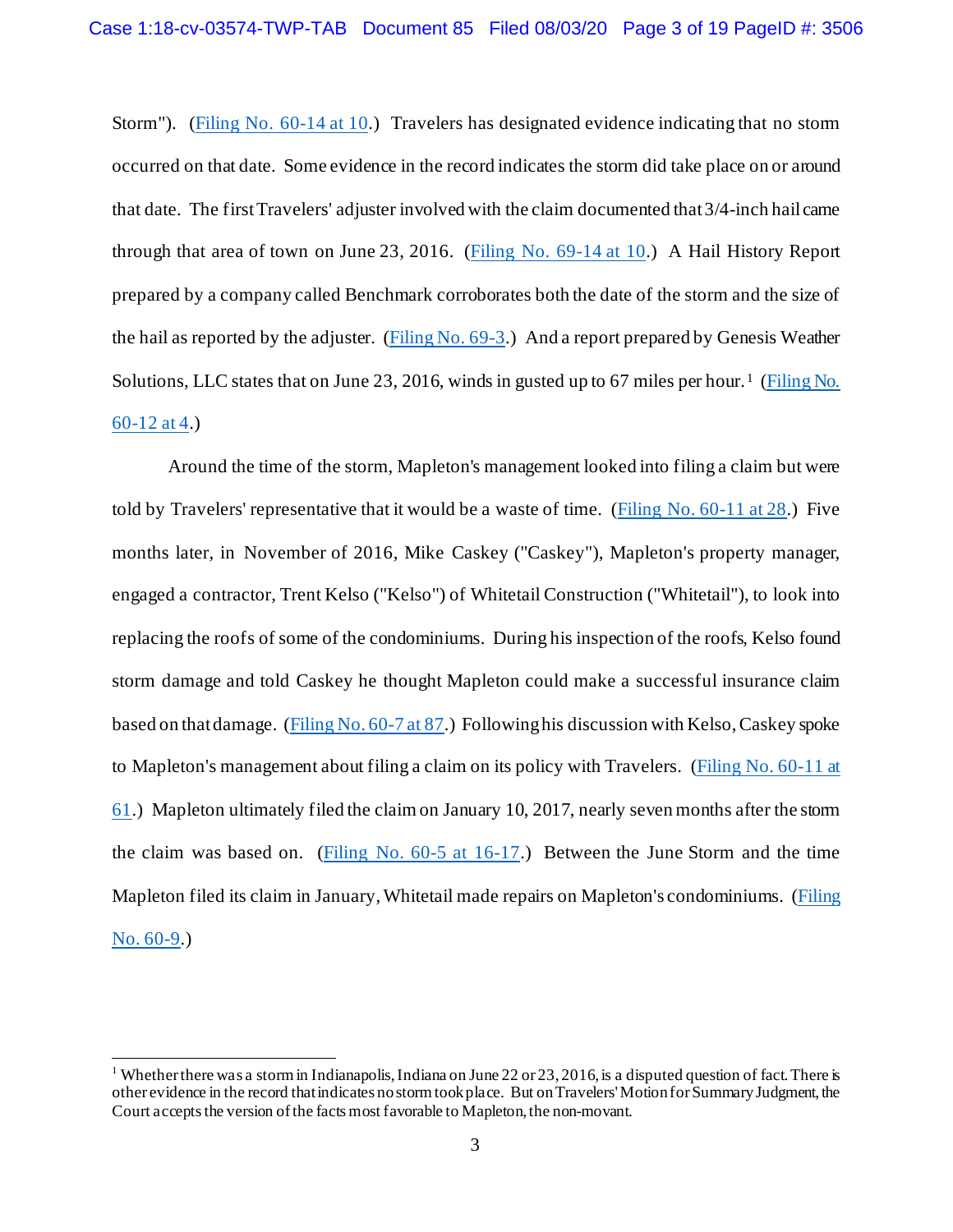The initial adjuster Travelers assigned to handle Mapleton's claim was Shannon Simms ("Simms"). On February 6, 2017, Simms inspected the property and found that the storm had damaged a fence and estimated the cost of repair at  $17,266.50$ . [\(Filing No. 69-14 at 6,](https://ecf.insd.uscourts.gov/doc1/07317999263?page=6) 13.) Simms also found that wind had damaged some of the shingles on the roofs of the condominiums and that there was hail damage to gutters, downspouts, and air conditioning units. [\(Filing No. 69-15 at 13-](https://ecf.insd.uscourts.gov/doc1/07317999264?page=13) [14.](https://ecf.insd.uscourts.gov/doc1/07317999264?page=13)) She estimated that the total cost of repair could be in the area of \$417,243.38, assuming that one half of each roof would need to be replaced. *Id.* Following that estimate, Travelers transferred that case to its major case unit and brought on a new adjuster, Marvin Carr ("Carr"). *Id.* at 13.

On February 14, 2017, Carr sent a letter to Mapleton noting Travelers' ongoing research into whether coverage for the storm was provided by the policy and requesting Mapleton's compliance with the conditions of the policy. [\(Filing No. 69-17.](https://ecf.insd.uscourts.gov/doc1/07317999266)) The next day, Carr spoke with a representative from Erie Insurance about Mapleton's 2013 claim and learned the amount Erie paid for repairs and that it had received a certificate of completion indicating the repairs had been made. (Filing No. 68-15 at 11.) Carr inspected the Mapleton condominiums himself on February 22 and 23. *Id.* at 10.

Following his inspection, Carr determined that the damages Mapleton sustained in the June Storm totaled just under \$80,000.00. [\(Filing No. 69-18 at 1,](https://ecf.insd.uscourts.gov/doc1/07317999267?page=1) 32.) Carr also engaged an engineer to inspect the property. [\(Filing No. 69-15 at 9.](https://ecf.insd.uscourts.gov/doc1/07317999264?page=9)) He then set a reserve of \$350,000.00. [\(Filing No.](https://ecf.insd.uscourts.gov/doc1/07317999262?page=40)  [69-13 at 40.](https://ecf.insd.uscourts.gov/doc1/07317999262?page=40)) However, on March 22, 2017, he informed Mapleton that the loss "only exceeds the deductible for four locations." [\(Filing No. 69-19](https://ecf.insd.uscourts.gov/doc1/07317999268).) Travelers was unable to confirm a single wind and hail event on June 22, 2016. *Id.*

On April 6, 2017, Carr reaffirmed that "[t]he Replacement Claim will be paid as per the terms and conditions of the policy." [\(Filing No. 69-20.](https://ecf.insd.uscourts.gov/doc1/07317999269)) On December 4, 2017, Mapleton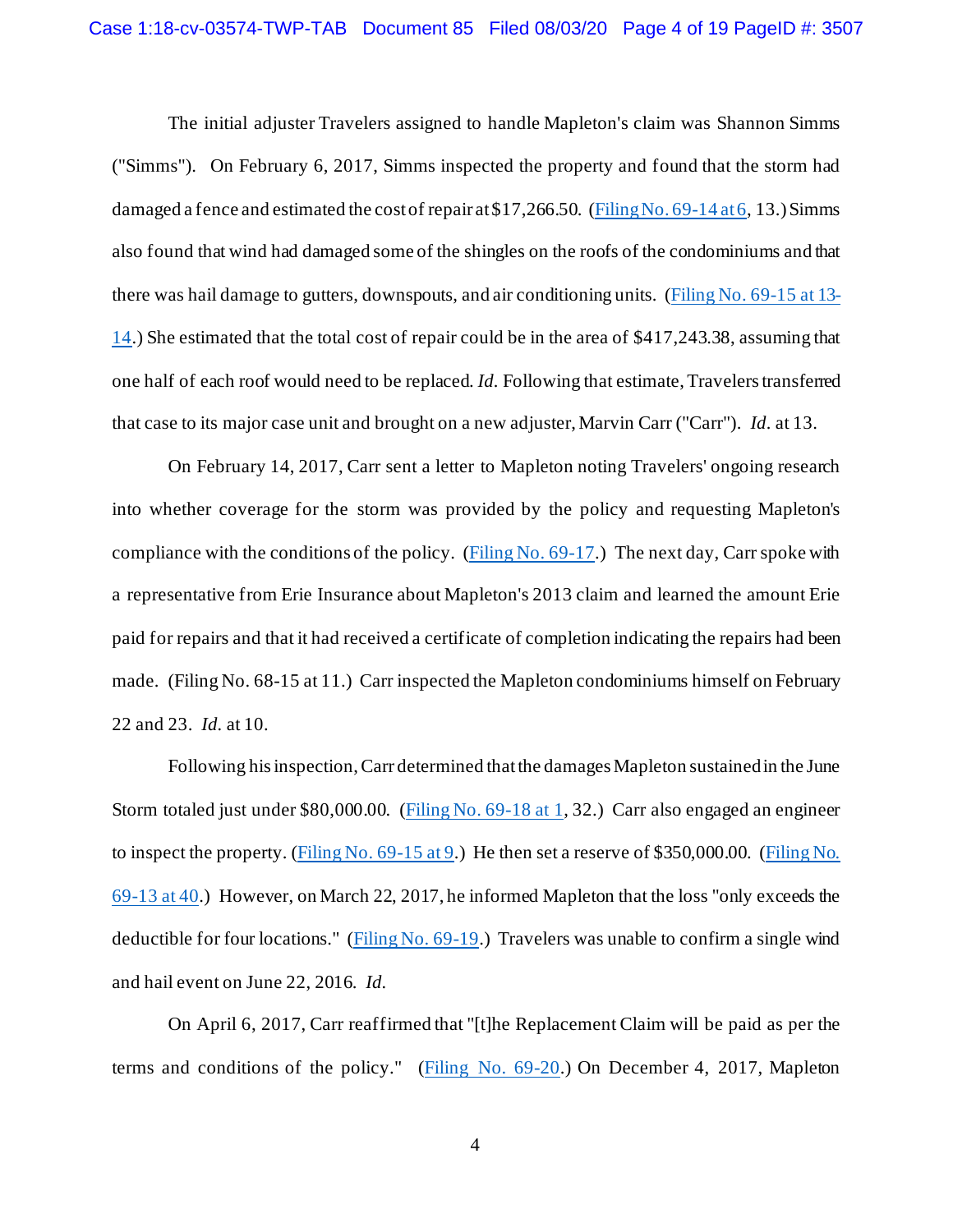submitted a proof of loss totaling \$1,025,581.00 for wind and hail "damages to roofs, siding, gutters, soft metals, etc." [\(Filing No. 69-24](https://ecf.insd.uscourts.gov/doc1/07317999273).) That number was derived from Whitetail's estimate for repair and replacement. [\(Filing No. 69-25.](https://ecf.insd.uscourts.gov/doc1/07317999274)) Mapleton later entered into a contract with Whitetail to have the roofs, gutters, and downspouts replaced for the price of \$1,410,082.19. [\(Filing No. 60-7 at 34-35.](https://ecf.insd.uscourts.gov/doc1/07317933917?page=34)) Mapleton later received an estimate to replace the siding on condominiums in the amount of \$2,583,142.72. [\(Filing No. 69-26.](https://ecf.insd.uscourts.gov/doc1/07317999275)) Travelers estimated the Mapleton's damages at \$83,622.07. [\(Filing No. 69-27 at 69.](https://ecf.insd.uscourts.gov/doc1/07317999276?page=69)) Accounting for the deductible, Travelers determined Mapleton was entitled to \$14,066.94 under the policy. *Id.* at 37, 39, 40, 41. On October 12, 2018, Travelers informed Mapleton that it could not verify that the damage occurred during the coverage period and thus Mapleton was not entitled to any proceeds for the June Storm. [\(Filing No. 69-8;](https://ecf.insd.uscourts.gov/doc1/07317999257) [Filing No. 69-10.](https://ecf.insd.uscourts.gov/doc1/07317999259))

#### **D. Mapleton's Second Claim**

The second claim at issue in this action is based on a hail and windstorm that occurred on April 26, 2017 (the "April Storm"). Travelers does not dispute that this storm took place, rather, it disputes whether any of the condominiums sustained damage from thisstorm[.2](#page-4-0) There is evidence in the record showing that the condominiums sustained hail damage in the April Storm. Whitetail, Mapleton's contractor, identified hail damage throughout the complex that was worse after the April Storm. [\(Filing No. 69-13 at 25.](https://ecf.insd.uscourts.gov/doc1/07317999262?page=25)) Travelers' experts also found evidence of hail damage that had not been found before the April Storm, although they did not believe that damage occurred during the April Storm. [\(Filing No. 69-29.](https://ecf.insd.uscourts.gov/doc1/07317999278))

Mapleton did not file a claim based on the April Storm until March 22, 2018—nearly eleven months after the storm. [\(Filing No. 60-11 at 21-23](https://ecf.insd.uscourts.gov/doc1/07317933921?page=21).) Mapleton believed that the damage it

<span id="page-4-0"></span><sup>&</sup>lt;sup>2</sup> For purposes of resolving this Motion, the Court assumes the April Storm occurred because it is supported by evidence in the record. [\(Filing No. 60-18](https://ecf.insd.uscourts.gov/doc1/07317933928).)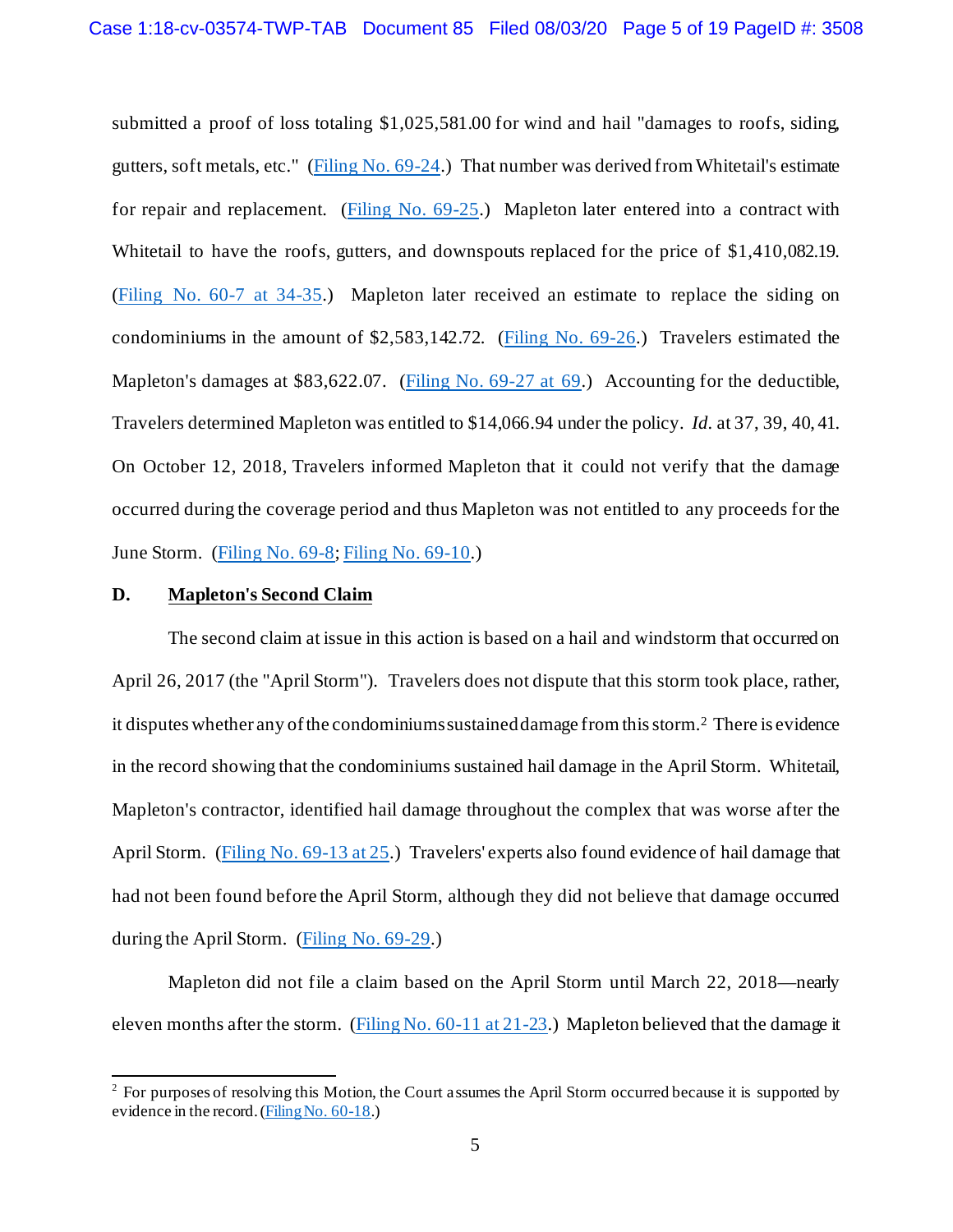sustained in the April Storm required replacement of all of the siding on the condominiums and obtained an estimate for the cost of that work—\$2,583,142.72. [\(Filing No. 69-26.](https://ecf.insd.uscourts.gov/doc1/07317999275)) Travelers determined that Mapleton did not sustain any damage during the April Storm and therefore denied Mapleton's second claim. [\(Filing No. 69-10 at 2.](https://ecf.insd.uscourts.gov/doc1/07317999259?page=2))

Mapleton filed a complaint in Hamilton County Superior Court alleging breach of contract and bad faith and on November 16, 2018, Travelers removed that complaint to this Court. [\(Filing](https://ecf.insd.uscourts.gov/doc1/07316913661)  [No. 1.](https://ecf.insd.uscourts.gov/doc1/07316913661)) Travelers moved for summary judgment on May 1, 2020. [\(Filing No. 58.](https://ecf.insd.uscourts.gov/doc1/07317933710))

### **II. LEGAL STANDARD**

The purpose of summary judgment is to "pierce the pleadings and to assess the proof in order to see whether there is a genuine need for trial." *Matsushita Elec. Indus. Co. v. Zenith Radio Corp.*, 475 U.S. 574, 587 (1986). Federal Rule of Civil Procedure 56 provides that summary judgment is appropriate if "the pleadings, depositions, answers to interrogatories, and admissions on file, together with the affidavits, if any, show that there is no genuine issue as to any material fact and that the moving party is entitled to judgment as a matter of law." *Hemsworth v. Quotesmith.com, Inc.*, 476 F.3d 487, 489-90 (7th Cir. 2007). A disputed fact must be "material," which means that it might affect the outcome of the case under the applicable substantive law. *Liberty Lobby*, 477 U.S. at 248. Disputes over irrelevant or unnecessary facts do not preclude summary judgment. *Id.* A genuine dispute of material fact exists if "there is sufficient evidence" favoring the nonmoving party for a jury to return a verdict for that party." *Id.* at 249.

In ruling on a motion for summary judgment, the court reviews "the record in the light most favorable to the non-moving party and draw[s] all reasonable inferences in that party's favor." *Zerante*, 555 F.3d at 584 (citation omitted). "However, inferences that are supported by only speculation or conjecture will not defeat a summary judgment motion." *Dorsey v. Morgan*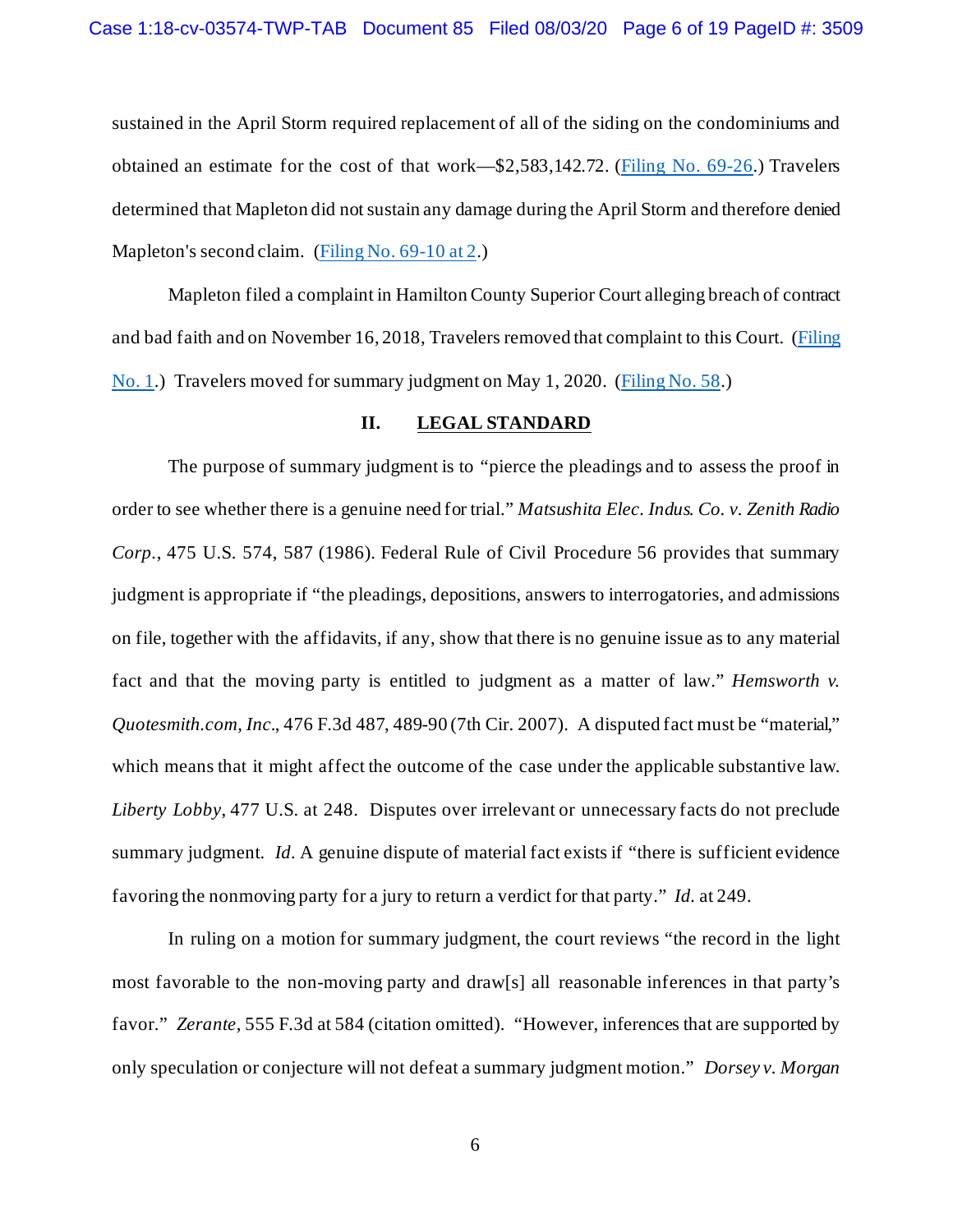*Stanley*, 507 F.3d 624, 627 (7th Cir. 2007) (citation and quotation marks omitted). Additionally, "[a] party who bears the burden of proof on a particular issue may not rest on its pleadings, but must affirmatively demonstrate, by specific factual allegations, that there is a genuine issue of material fact that requires trial." *Hemsworth*, 476 F.3d at 490 (citation omitted). "The opposing party cannot meet this burden with conclusory statements or speculation but only with appropriate citations to relevant admissible evidence." *Sink v. Knox Cnty. Hosp.*, 900 F. Supp. 1065, 1072 (S.D. Ind. 1995) (citations omitted).

# **III. DISCUSSION**

Mapleton brings two claims: breach of contract and bad faith. [\(Filing No. 18.](https://ecf.insd.uscourts.gov/doc1/07317010248)) Travelers makes three arguments in support of its summary judgment motion. [\(Filing No. 58.](https://ecf.insd.uscourts.gov/doc1/07317933710)) First, it argues that Mapleton's notice of both claims was inexcusably late, and thus recovery is barred under Indiana law. [\(Filing No. 61 at 16](https://ecf.insd.uscourts.gov/doc1/07317933937?page=16).) Second, Travelers contends that Mapleton cannot prove roof and siding replacement is required based on damaged sustained during the coverage period. *Id.* at 19. And last, Travelers argues the designated evidence does not support Mapleton's bad faith claim. *Id.* at 29. The Court will address each argument in turn.

The policies required Mapleton, in the event of loss or damage, to "[g]ive [Travelers] prompt notice of the loss or damage" and "give [Travelers] a description of how, when and where the loss or damage occurred." [\(Filing No. 60-1 at 38-39.](https://ecf.insd.uscourts.gov/doc1/07317933911?page=38)) The facts are undisputed that Mapleton did not file its first claim until more than six months after the June Storm, and did not file its second claim until roughly eleven months after the AprilStorm. Travelers argues that these delayed filings constitute late notice and Mapleton cannot recover on those claims. Mapleton responds that its notice was not unreasonably late and that even if it had been, Travelers did not suffer any prejudice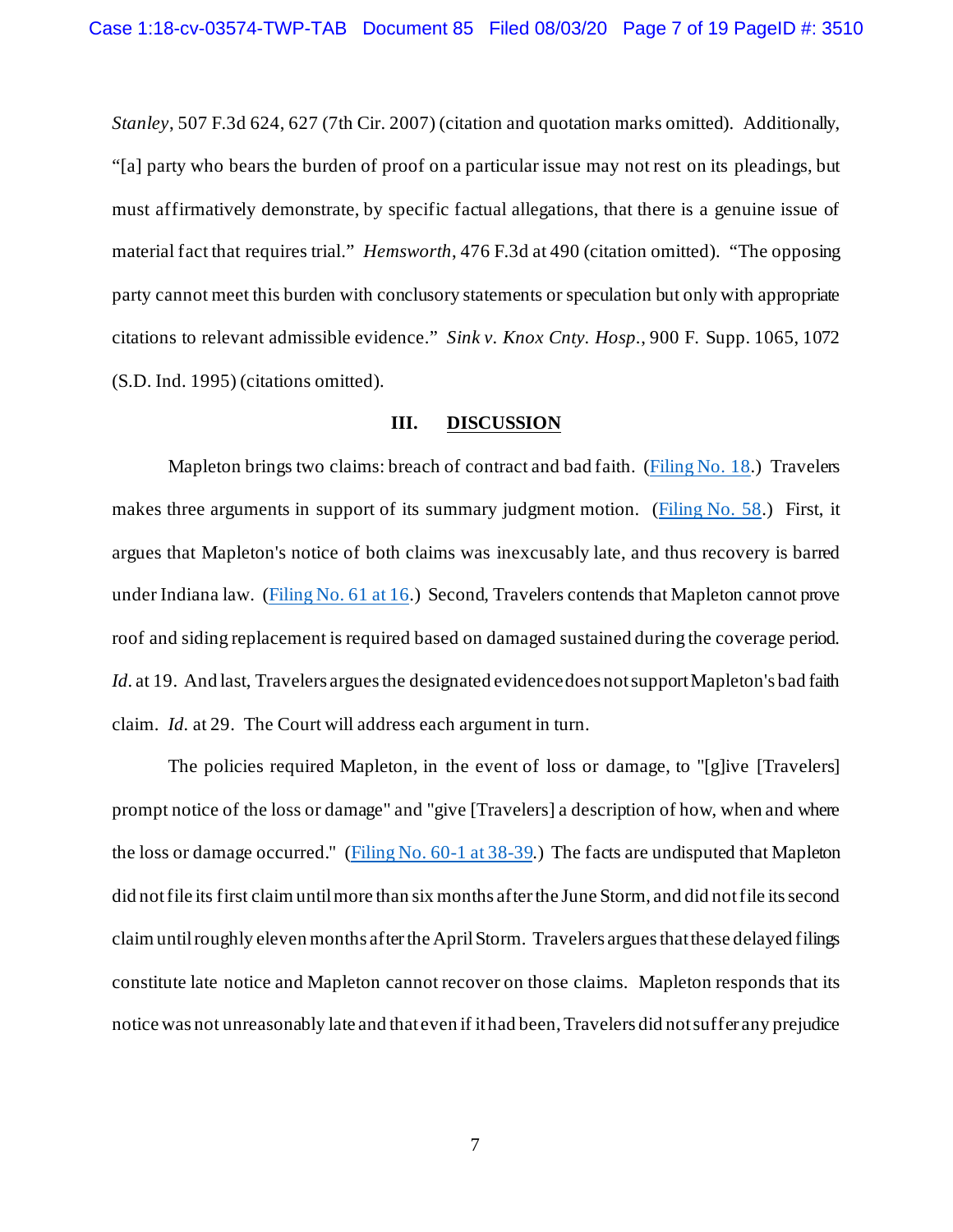from the late notice. [\(Filing No. 68 at 27.](https://ecf.insd.uscourts.gov/doc1/07317999246?page=27)) It also argues that Travelers has waived its late-notice defense for the first claim because Travelers' first adjuster confirmed the loss. *Id.* at 31.

"Requiring prompt notice allows insurers the opportunity to investigate the circumstances surrounding claimed losses in a timely and adequate manner." *Sheehan Const. Co., Inc. v. Cont'l Cas. Co.*, 938 N.E.2d 685, 689 (Ind. 2010) (citing *P.R. Mallory & Co. v. Am. Cas. Co. of Reading, Pa.*, 920 N.E.2d 736, 746 (Ind. Ct. App. 2010)*, trans. denied*.) Indiana Courts view notice as a crucial component of an insurance claim, and consequently have created a rebuttable legal presumption that an insurer is prejudiced by failure to comply with a notice requirement.

In *Miller v. Dilts*, [the Indiana Supreme Court] determined that "[p]rejudice to the insurance company's ability to prepare an adequate defense can therefore be *presumed* by an unreasonable delay in notifying the company about the accident or about the filing of the lawsuit." 463 N.E.2d 257, 265 (Ind. 1984) [emphasis added in *Sheehan*]. Once prejudice is presumed, the burden is on the insured to "establish some evidence that prejudice did not occur in the particular situation." *Id.*; *see also Askren Hub States Pest Control Servs., Inc. v. Zurich Ins. Co.*, 721 N.E.2d 270, 279 (Ind. Ct. App. 1999) ("The presumption of prejudice essentially means that if the delay in giving the required notice is unreasonable, the injured party or the insured has the burden to produce evidence that the prejudice did not actually occur in the particular situation."). The duty to notify is a condition precedent to the insurance company's liability to its insured. *Miller*, 463 N.E.2d at 263. "Where prejudice is created by the insured's noncompliance with the policy's provisions, the insurance company is relieved of its liability under the policy." *Id.* at 261.

# *Sheehan* at 689.

The Court must determine whether the evidence in the record shows clearly that Mapleton did not comply with the notice requirement of the policies—only if it determines that the undisputed evidence shows Mapleton failed to comply does the Court need to address the issue of prejudice. The parties have followed the lead of Indiana courts which have interpreted the phrase "as soon as practicable" and similar phrases such as "prompt notice" to require "reasonable notice." [\(Filing No. 61 at 17](https://ecf.insd.uscourts.gov/doc1/07317933937?page=17) ("Indiana courts have interpreted the phrase 'as soon as practicable' and similar phrases to require 'reasonable notice.'")[; Filing No. 68 at 27-28](https://ecf.insd.uscourts.gov/doc1/07317999246?page=27) (framing Mapleton's notice on each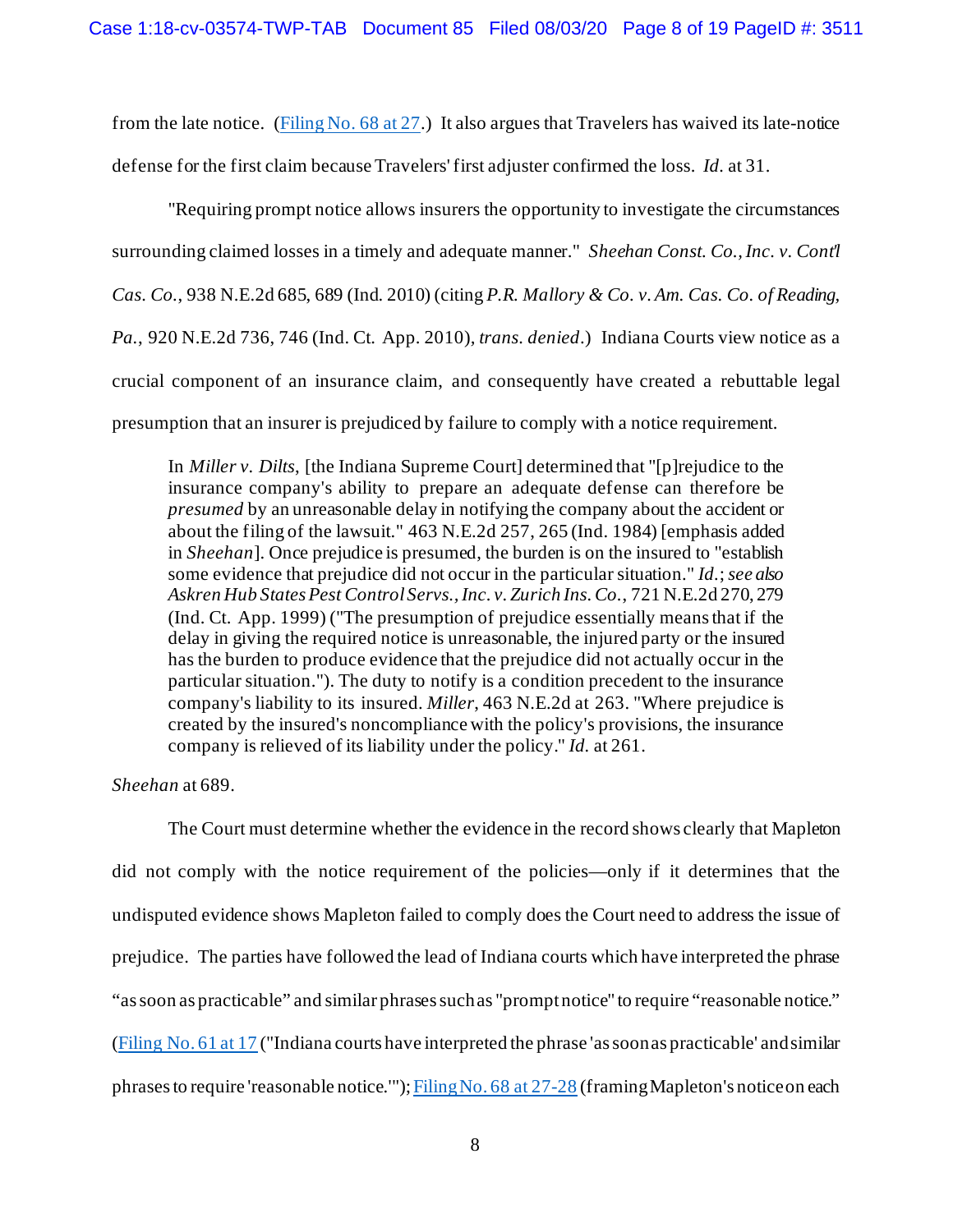claim as "not unreasonably late").) Under Indiana law, when the facts are undisputed, what constitutes reasonable notice is a question of law for the court to decide. *P.R. Mallory* at 749. The Court will consider each claim separately.

#### **A. Claim Following the June Storm**

#### **1. Waiver**

Mapleton argues that Travelers has waived its late-notice defense by failing to advise Mapleton "of any issue with late reporting until two months after [the January 10 claim was filed]." [\(Filing No. 68 at 31.](https://ecf.insd.uscourts.gov/doc1/07317999246?page=31)) In support of this contention, Mapleton cites *dicta* from *Huff v. Travelers Indem. Co.*, 363 N.E.2d 985, 991 (Ind. 1997). *Huff* found that there was sufficient evidence for a jury to conclude that the insurer had waived his late-notice defense because "[o]ne could reasonably conclude that verified proofs of loss were not being insisted upon and that resort to legal proceedings would not be necessary to collect on the claim." *Id.* at 992. The insured had given notice to the insurer's agent within a month of the loss. *Id.* After more than a year of haggling, the insurer denied the claim and indicated it advised the insured that she had not complied with the policy's notice provision. The *Huff* court determined that allowing the insurer to rely on a late-notice defense in such circumstances "would be to allow an insurer to lull an insured into not pressing his rights and then to deny liability on the basis of the limitation." *Id.*

Mapleton argues that Simms, Travelers' first adjuster, did not require a proof of loss and that "Travelers did not advise of any issue with late reporting until over two months after it was reported." [\(Filing No. 68 at 31.](https://ecf.insd.uscourts.gov/doc1/07317999246?page=31)) One crucial fact was present in *Huff* that is not present in this case. In *Huff*, the court found after the insured reported the loss, the insurer was in communication with the insured for over a year before denying the claim—duping the insured into a belief that the insurer did not expect strict compliance with the notice provision. Here, Travelers admits that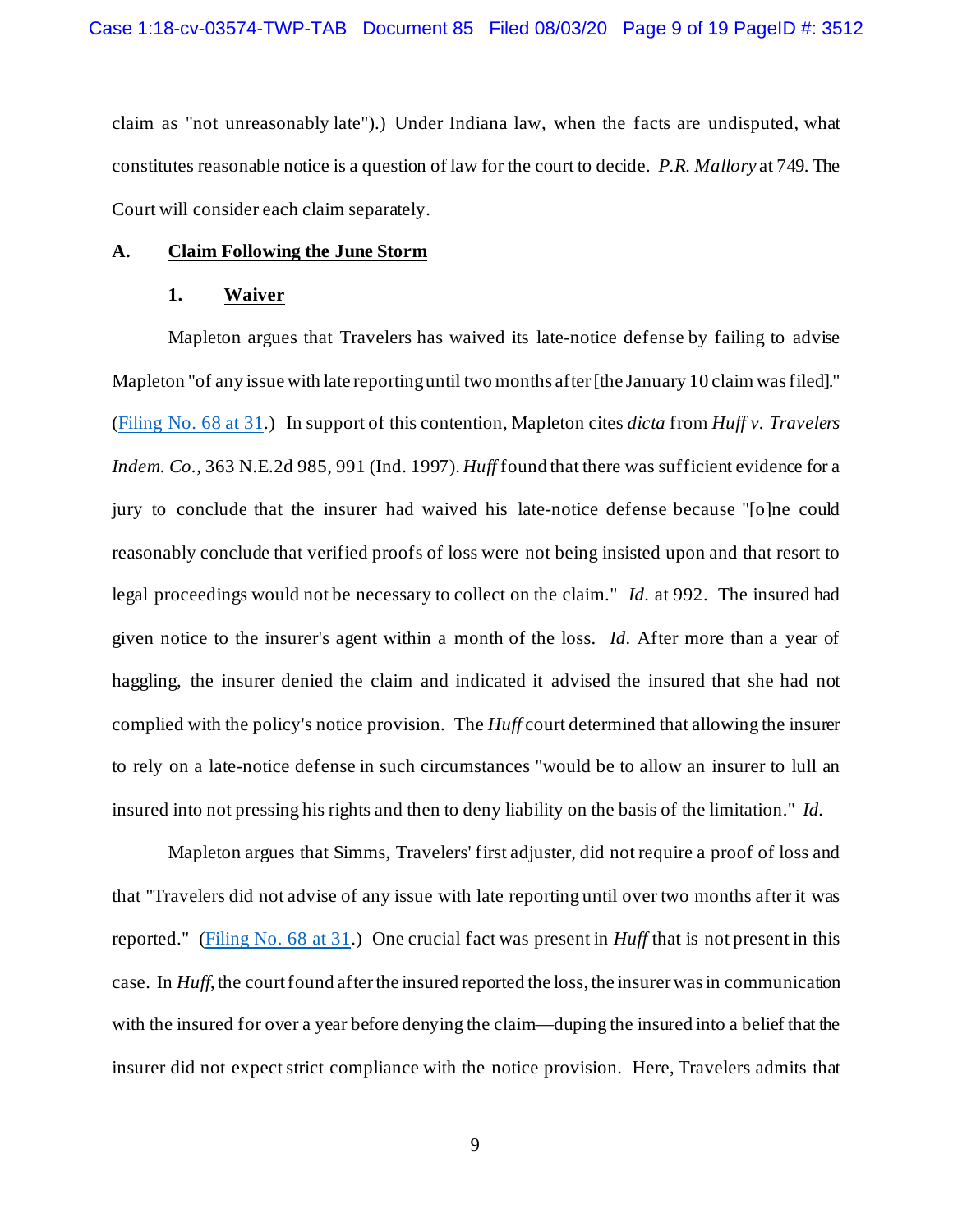notice was given on January 10, 2017, when Mapleton first reported the damage from the June Storm. [3](#page-9-0) At no time before the notice was given did Travelers indicate it did not expect Mapleton to comply with the notice provision of the policies. In other words, Mapleton did not fail to give notice because Travelers misled it into believing notice would not be required. Travelers' minimal delay in asserting failure to give notice following Mapleton's filing of the claim did not affect the notice period.

*Huff* is distinguishable from this case because in *Huff* the insurer misled the policy holder, making her think she did not need to comply with the policy's notice provision. No evidence in the record here indicates Mapleton delayed reporting based on any assurances or misrepresentations from Travelers. Here, Travelers has not waived its notice defense.

### **2. Notice**

The parties disagree about when Mapleton gave notice of its first claim following the June Storm. Travelers focuses on the date Mapleton actually filed its claim—more than six months after the June Storm. [\(Filing No. 61 at 18.](https://ecf.insd.uscourts.gov/doc1/07317933937?page=18)) But Mapleton, citing Caskey's deposition, argues that notice was given before the fall of 2016, when Mapleton "tried to file an insurance claim, and [it was] told by [its] agent that it was a waste of time." [\(Filing No. 60-11 at 28.](https://ecf.insd.uscourts.gov/doc1/07317933921?page=28)) Travelers argues this evidence is inadmissible hearsay, and that it would be unreasonable for Mapleton to follow the advice of its agent not to file a claim following the damage done by the storm. [\(Filing No. 77](https://ecf.insd.uscourts.gov/doc1/07318037377?page=3)  [at 3.](https://ecf.insd.uscourts.gov/doc1/07318037377?page=3)) It also contends Mapleton's argument is undermined by the fact that Caskey could not confirm in his deposition that a Travelers' agent discouraged Mapleton from filing a claim before the June Storm. *Id.*

<span id="page-9-0"></span><sup>&</sup>lt;sup>3</sup> The Court addresses Mapleton's claim that it provided notice earlier than that date in Section III.A.2 of this Order.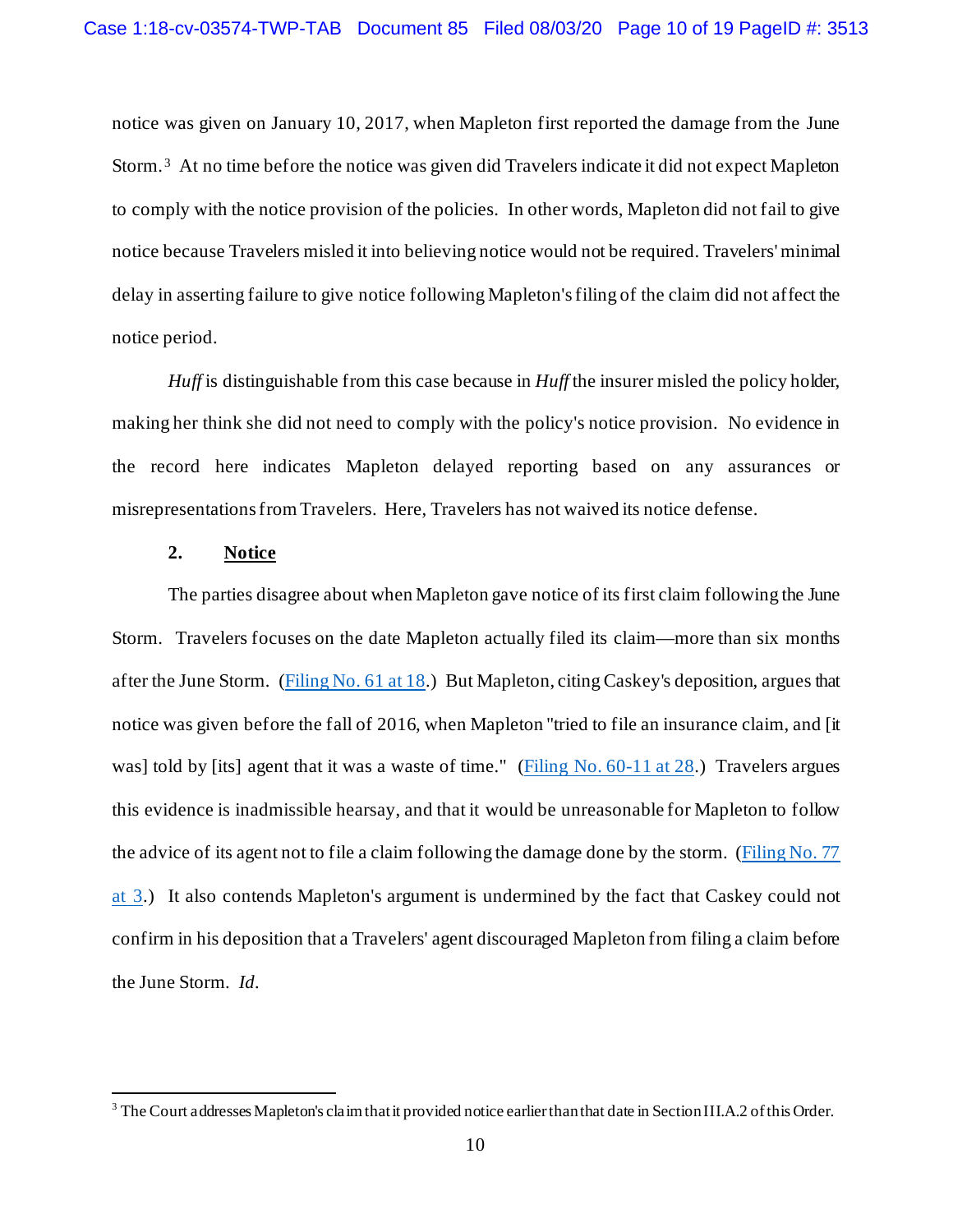The Court disagrees with Travelers that the portion of Caskey's deposition in which he discusses communications between a Mapleton representative and Travelers' agent is inadmissible hearsay. To begin with, Caskey did not recount any actual statements. He merely asserted that Mapleton "tried to file a claim" and that the agent "was advising them not to do it." (Filing No. [60-11 at 28.](https://ecf.insd.uscourts.gov/doc1/07317933921?page=28)) Additionally, even if this general description of a conversation could be said to constitute a statement, that statement is not being offered for the truth of the matter asserted. *See*  Federal Rule of Evidence 801(c)(2). Mapleton offers Caskey's retelling of the conversation for the effect it would have on the listener—it would have informed Travelers' agent that Mapleton intended to file a claim.

Concerning Travelers' contention that it would have been unreasonable for Mapleton to follow the advice of its agent not to file a claim, while that contention may be true, it is irrelevant. The importance of the conversation recounted by Caskey is that it was meant to inform Travelers that Mapleton's condominiumssustained damage in the June Storm. If Mapleton did indeed inform Travelers of that damage, Travelers' response and Mapleton's subsequent behavior is irrelevant to the issue of whether Mapleton complied with the notice requirement.

However, the Court finds there is no disputed issue of fact on this issue for another reason. The evidence Mapleton relies on—the portion of Caskey's deposition in which he recounts a communication between a Mapleton representative and Travelers' agent—is simply not sufficient to allow a reasonable juror to determine that Mapleton gave notice of its intent to file a claim. Caskey gave these responses when discussing this conversation:

#### **Q And what prompted that contact?**

A Well, we took over management of Mapleton in late summer, early fall of '16…. But roughly early fall of '16 is when we took over.

[The previous management] had looked into replacing their roofs. They tried to file an insurance claim, and they were told by their agent that it was a waste of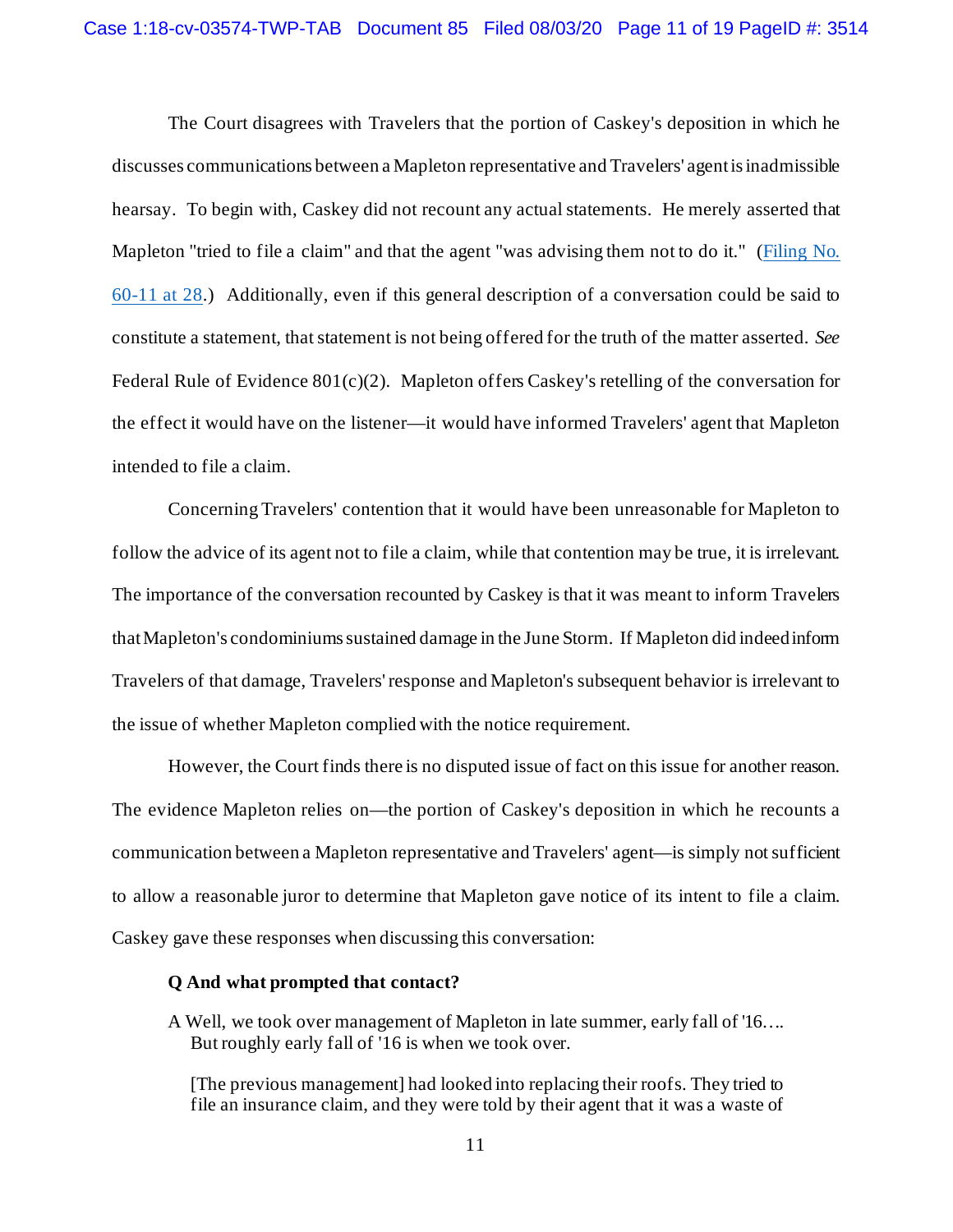time. Again, I shouldn't put words in the insurance agent's mouth, but basically don't do it. You're not going to get anywhere with this. And he was advising them not to do it, so the board didn't do it.

\*\*\*

**Q The first thing I'm interested in is you said that the board of the association had looked into replacing the roofs sometime prior to your involvement with the board.**

A Yes.

### **Q All right. Do you know how far back that goes?**

- A No, I don't know.
- **Q How did you know that they have previously looked into replacing the roofs prior to your involvement with the condominium association?**
- A They told me when we took over that one of the things that would be on my list is to look at replacing roofs.

#### **Q Okay. And did they explain why they wanted to replace the roofs?**

A Yeah. Because there was damage from wind and hail that the insurance agent wouldn't allow them to place a claim. Now, I know that sounds harsh and unrealistic, but that was their mind-set on the thing.

# **Q So you were told that their insurance agent, sounds like probably the better word is discouraged them from making a claim.**

A That's a fair word.

### **Q When did all that take place?**

- A I don't know. It was before my time.
- **Q There would be records, though, wouldn't there, between the board and the agent of this discussion, I would assume; right?**
- A I wouldn't assume that. A lot of times it happens over phone calls.

#### **Q Who is is (sic) the insurance agent that you're referring to?**

- A Travis Round.
- **Q So sometime—I mean, it could have been 2014, 2015; it could have been quite a while ago.**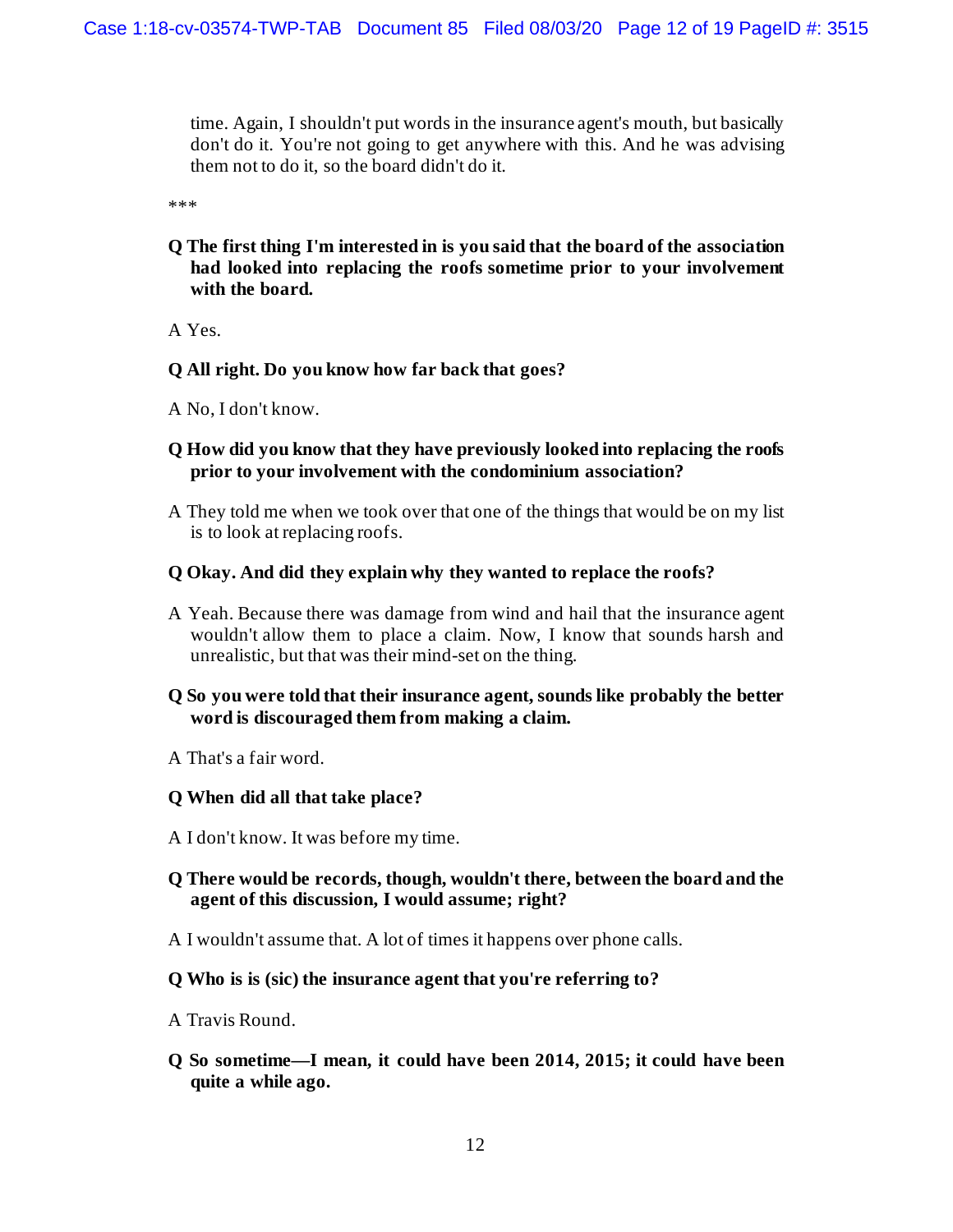A I don't think so.

# **Q All right. Give me some time frame then as to when you think that happened.**

A Well, I don't know. But the reason I say I don't think it would be that far is because I don't think Travelers was agent of record—not agent—insurance company of record back in '14 or '15. I don't know that for a fact. Just something in the back of my mind says that from dealing with Marvin Carr. I think he might have said that to me. I'm not sure though.

## **Q Is Travis Round still the agent of record?**

- A Yes.
- **Q So what weather event was it that gave rise to this hail and wind damage that the agent discouraged the association from claiming?**
- A I don't know. I wasn't around then.
- **Q Was it this June 22, 2016, event? Did this all happen between June 22, 2016, and the time that you were retained, this discussion between agent and client?**
- A I don't know. I really don't know when that happened.
- **Q Who was it from the board who told you that Travis Round discouraged them from making an insurance claim?**
- A Oh, I don't know.

# **Q There was just the board?**

- A Well, you know, I meet with different board members for different reasons. You know—maybe you don't know. I mean, boards—my client would say, Hey, when you're up in the area, you know, I want to talk to you about this, that or the other or whatever. So I don't know. It would be hard to pinpoint who.
- **Q Would you expect there to be a board meeting if there was weather damage? If they were trying to make an insurance claim, that's the type of thing you would expect to find in the board minutes, wouldn't you?**

A I don't know. I don't know if it was discussed at a board meeting. I have no idea.

[\(Filing No. 60-11 at 28-33](https://ecf.insd.uscourts.gov/doc1/07317933921?page=28).)

As Travelers points out, Caskey is unable to date the conversation or even confirm that it

followed, rather than preceded, the June Storm. In addition, Caskey is unable to identify the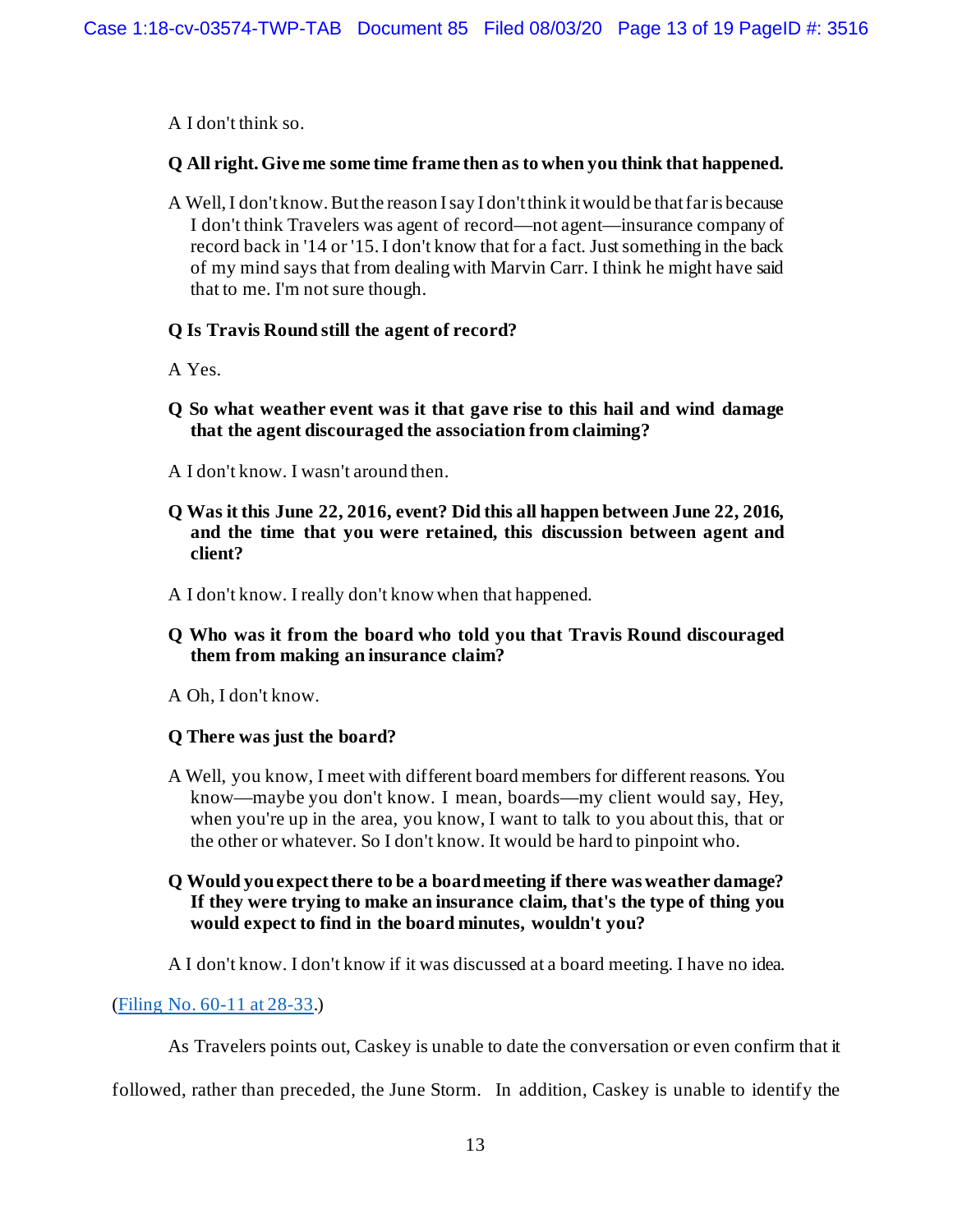Mapleton board member who participated in the conversation or the board member who relayed the conversation to him. The contents of this conversation and whether the conversation occurred at all are dubious based on this evidence. Moreover, assuming the evidence gives rise to an inference that the conversation did occur, Caskey's deposition testimony does not establish that it gave Travelers notice that Mapleton's condominiums sustained damage in the June Storm. Caskey says that Mapleton "tried to file a claim" at some uncertain time based on some uncertain weather event. Mapleton's attempt to file a claim, based on Caskey's testimony, seems to have consisted of a single conversation between an unidentified Mapleton board member and Travelers' agent. Based on Caskey's testimony, it appears the agent convinced the board member not to file a claim—meaning the mutual understanding of both parties at the end of the conversation was that Mapleton would not file a claim. No other evidence in the record details this conversation or even confirms it took place. There is no serious dispute of fact about this conversation, and, as Caskey does not even opine that the June Storm was mentioned, no reasonable juror could determine that the conversation put Travelers on notice that Mapleton sustained damage in the June Storm.

The evidence in the record shows that the claim was revealed to Travelers on January 10, 2017, the day Mapleton filed its claim. (Filing No.  $60-5$  at 17.) The record is frustratingly void of evidence of how and when Mapleton submitted that claim. In other words, the only way to know that Mapleton notified Travelers of the claim is from the claim notes; there is no written record of a letter or email notifying Travelers of an incoming claim. It appears both parties are satisfied that the filing of the claim would have given Travelers notice of the damage or loss Mapleton had sustained. Accordingly, the Court finds that a reasonable juror could find that Mapleton first notified Travelers of the damage it suffered in the June Storm on January 10, 2017 at the earliest. Whether that notice qualifies as reasonable under the policies is a question of law.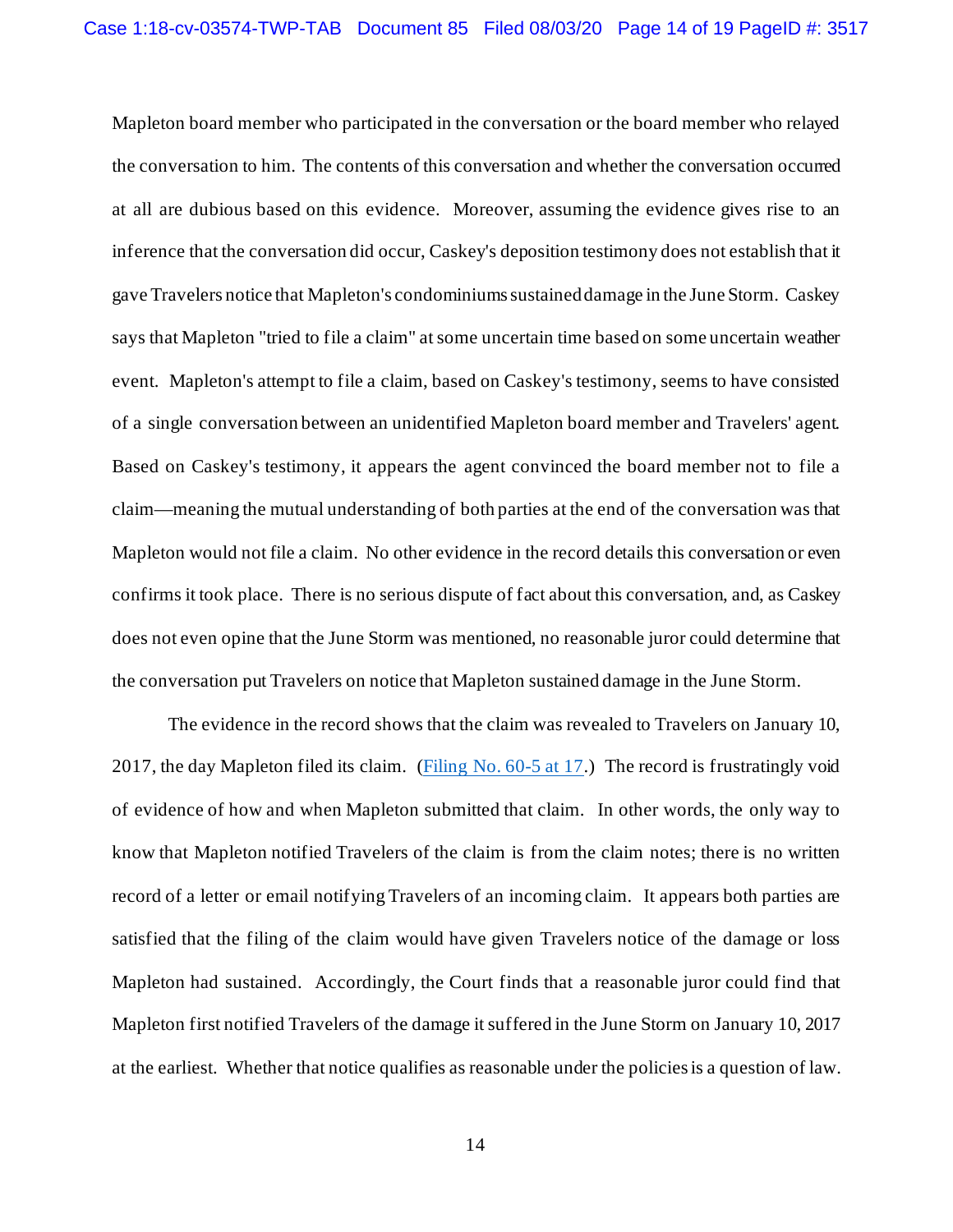The Court finds that notice was neither reasonable nor prompt. There is no bright line rule in Indiana as to what constitutes a reasonable delay in notifying an insurer of loss or damage. But at least one Indiana court has found that a six-month delay in notifying an insurer of a loss does not satisfy a notice clause. *Askren Hub*, 721 N.E.2d at 278-79 (concluding the insured's delay of six months before notifying the insurer of the occurrence constituted unreasonable notice). Mapleton cites no cases in which an Indiana court found that a six-month delay satisfied an insurance policy's notice clause, and the Court did not find any. Thus, the Court concludes as a matter of law that Mapleton did not give adequate notice under the policies.<sup>4</sup>

### **3. Prejudice**

Having determined Mapleton's notice of its damage from the June Storm was unreasonably late, the Court must determine whether that unreasonable delay prejudiced Travelers. Indiana law presumes prejudice, and the burden is on Mapleton to designate evidence showing no prejudice occurred. If Mapleton designates that evidence, the issue becomes one for the trier of fact to determine at trial. *Miller v. Dilts*, 463 N.E.2d at 265-66.

Mapleton relies on *Erie Ins. Exchange v. Stephenson*, 674 N.E.2d 607 (Ind. Ct. App. 1996). In that case, Stephenson, an individual covered by an Erie homeowner's insurance policy, injured a houseguest with a bottle rocket. Four years after the accident the victim sued Stephenson, who then attempted to recover from Erie. That attempt, four years after the accident occurred, was the first time Erie learned of the accident. The Court of Appeals of Indiana overturned summary judgment, finding that questions of fact existed as to whether Erie was prejudiced by Stephenson's failure to give notice. Among the evidence Stephenson presented that Erie was not prejudiced by the delay were witnesses to the accident, who were still available to testify and the fact that "there

<span id="page-14-0"></span><sup>4</sup> Mapleton's brief provides several excuses for giving late notice, but it does not develop a cogent legal argument that these circumstances affect its compliance with the notice requirement.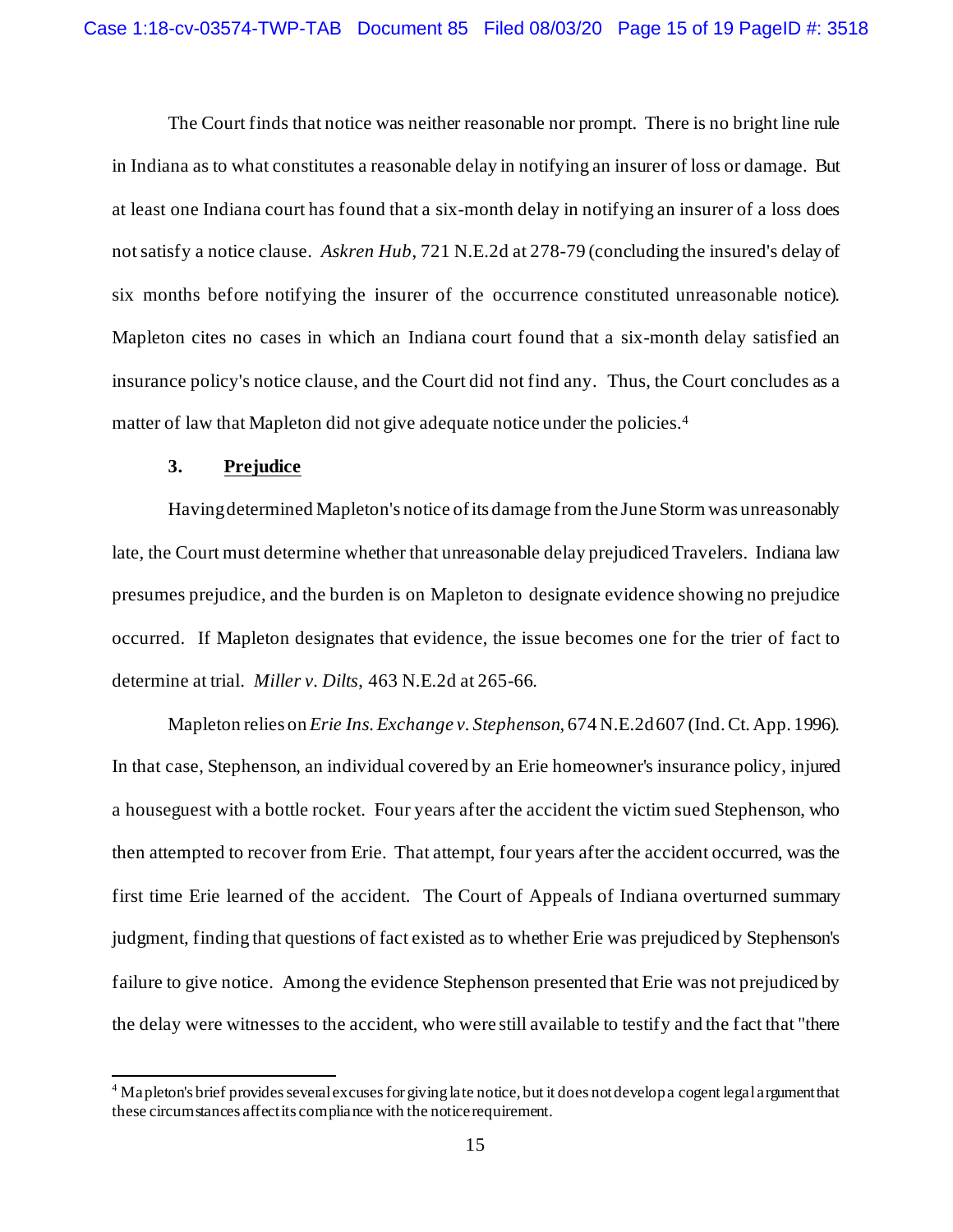is nothing to suggest that the passage of time would have affected the physical features of the accident scene." *Id.* at 612. Moreover, Erie did not challenge the underlying basis of the claim, that Stephenson had fired a bottle rocket that injured his friend. *Id.* ("Further, the basic fact that Stephenson fired a bottle rocket that struck Huser in the eye is not in dispute.")

Following the blueprint laid out in *Stephenson*, Mapleton argues that "the property after both storms was sufficiently preserved for inspection by Travelers" and that "the witnesses in Mapleton are still available to testify." [\(Filing No. 68 at 30.](https://ecf.insd.uscourts.gov/doc1/07317999246?page=30)) Thus, Mapleton argues, "there is no actual prejudice to Travelers because it was able to investigate and deny the claim on the merits." *Id.*

Travelers responds that Mapleton "ignores that Travelers was required to conduct lengthy and expensive investigations and is now defending a lawsuit over, among other things, when the alleged storm damage occurred". [\(Filing No. 77 at 5.](https://ecf.insd.uscourts.gov/doc1/07318037377?page=5)) Travelers also argues that it was unable to adequately inspect the property for damage caused by the June Storm because Mapleton engaged a contractor to make repairs in November 2016, after the June Storm but before it filed its claim. [\(Filing No. 60-9.](https://ecf.insd.uscourts.gov/doc1/07317933919))

The Court agrees with Travelers that Mapleton has not designated evidence that rebuts the presumption of prejudice. The designated evidence shows that Travelers was in fact prejudiced by Mapleton's failure to give prompt notice. Contrary to Mapleton's assertion that "the property after both storms was sufficiently preserved for inspection by Travelers," the seven-month period between the June Storm and Travelers' first inspection of the property on February 6, 2016 made it difficult to determine what damage, if any, the June 2016 storm caused. That seven-month gap exposed the property to wear and tear and potential damage from other weather events. But more importantly, Mapleton's contractor completed repairs on the property in November 2016, after the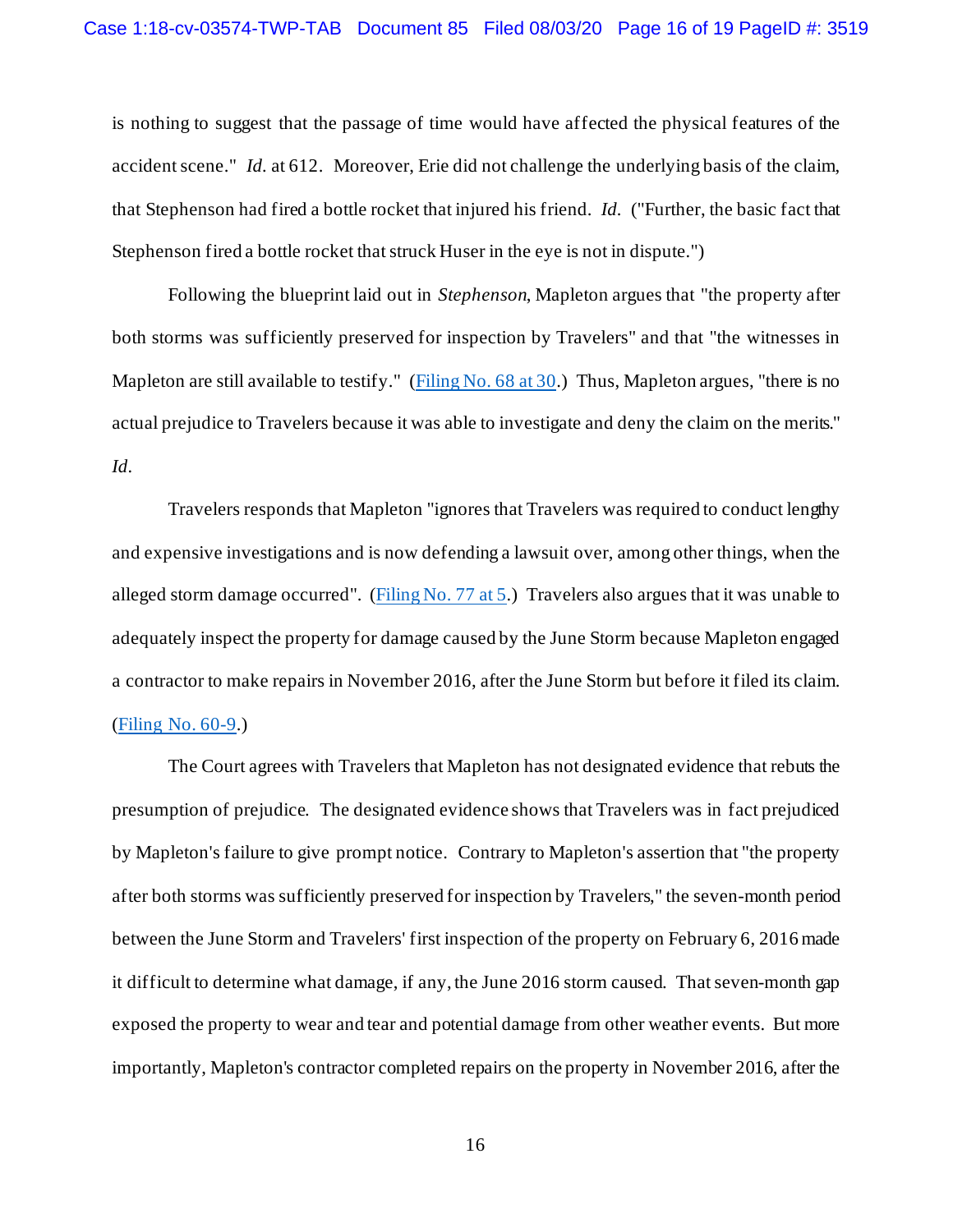June Storm but before Travelers inspected the property. Preservation of the property is crucial in this case because the damage was to the property itself, not to a person as was the case in *Stephenson*.

Mapleton points out that all relevant witnesses are still available to testify at trial, but that fact does not rebut the presumption of prejudice. Mapleton's reporting delay prejudiced Travelers in conducting an adequate investigation. Even if every relevant witness testified with a crystalclear memory of the damage caused by the June Storm, it would not alleviate the prejudice Travelers suffered by not being able to conduct its own prompt investigation. *See Askren Hub*, 721 N.E.2d at 279-80.

Lastly, Mapleton asserts that "Travelers was able to review and investigate both claims to the fullest extent, and ultimately denied the claim for lack of covered damage, not delayed reporting. Accordingly, there is no actual prejudice to Travelers because it was able to investigate and deny the claim on the merits." [\(Filing No. 68 at 30.](https://ecf.insd.uscourts.gov/doc1/07317999246?page=30)) This assertion is incorrect both as a factual matter and as a legal conclusion. The evidence in the record shows that Travelers was not able to investigate the June Storm claim "to the fullest extent". In fact, it had to wait more than six months to inspect the property, at which point the property had been exposed to other weather events and repairs. Irrespective of that misstatement, Mapleton's legal conclusion is erroneous. The Indiana Supreme Court has said that denial of a claim on grounds other than late notice does not, as a matter of law, rebut the presumption of prejudice. *Tri-Etch, Inc. v. Cincinnati Ins Co.*, 909 N.E.2d 997, 1005 (Ind. 2009) ("We do not agree that an insurer's denial of coverage on other grounds as a matter of law rebuts the presumption of prejudice from late notice….") *see also Ind. Farmers Mut. Ins. Co. v. N. Vernon Drop Forge, Inc.*, 917 N.E.2d 1258, 1275 (Ind. Ct. App. 2009). The Court is not persuaded by Mapleton's argument.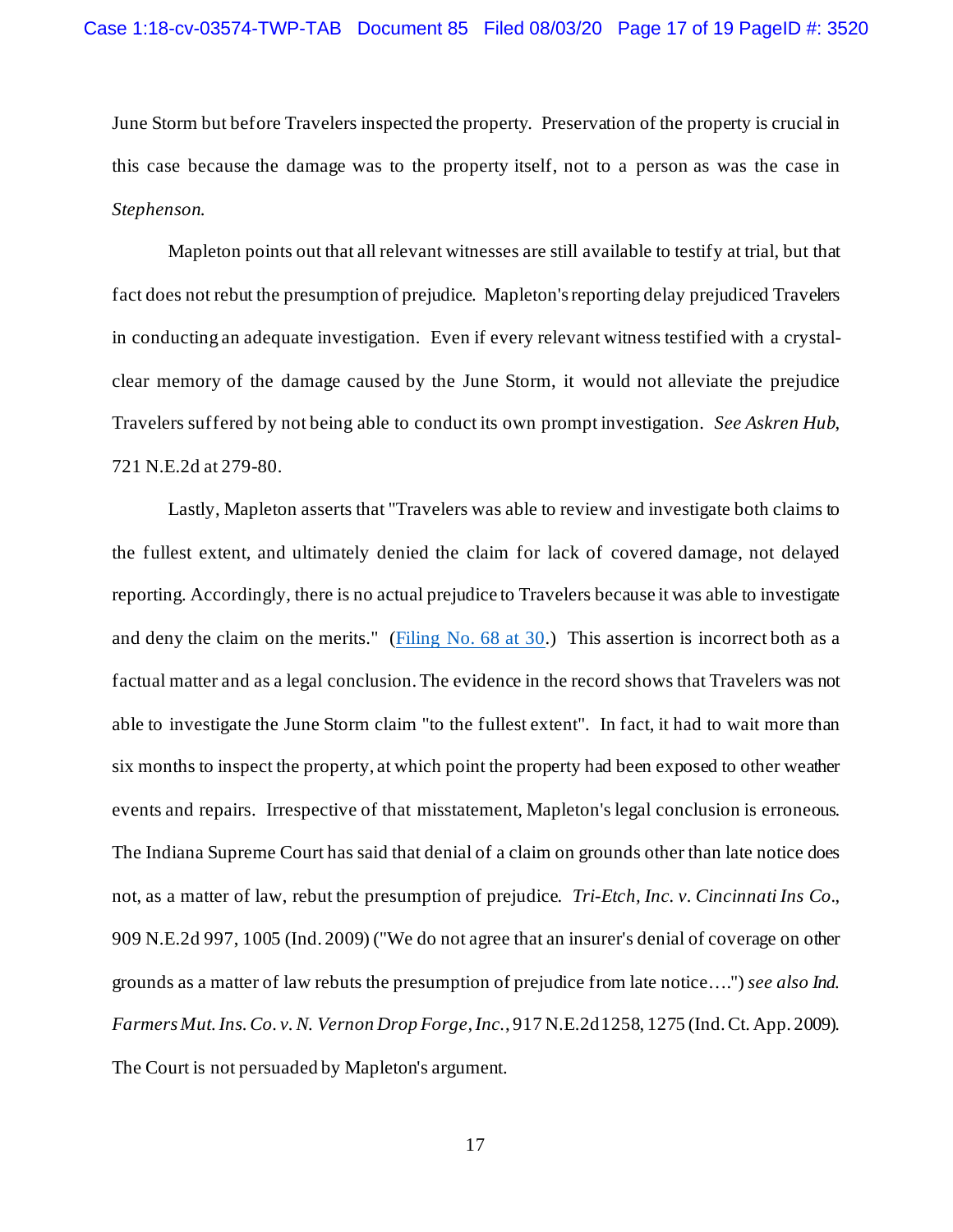In conclusion, the Court finds that Travelers has not waived its late-notice defense, that no reasonable juror could find that Mapleton gave prompt or reasonable notice in this case based on the evidence in the record, and Mapleton did not designate evidence that rebuts the presumption of prejudice in claims where late notice is given. Because "[t]he duty to notify is a condition precedent to the insurance company's liability to its insured" under Indiana law, these findings are fatal to Mapleton's breach of contract and bad faith claims with respect to its first claim arising from the June Storm. *Sheehan*, 938 N.E.2d at 689.

#### **B. Claim Following the April Storm**

Travelers asserts the same late-notice defense for Mapleton's second claim. Mapleton does not assert that Travelers waived this defense as to the second claim. Nor does Mapleton dispute the fact that it first gave notice of the second claim during an Examination Under Oath on March 22, 2018—nearly eleven months after the April Storm occurred.

Mapleton argues that "[a] reasonable jury could find the April storm notice was not unreasonably late." (Filing No.  $68$  at  $28$ .) It contends that "a reasonable juror could find that Mapleton, having already been discouraged from reporting the prior claim from its agent, coupled with its pending claim for similar damage could reasonably wait." Mapleton does not explain why prior claims would justify waiting to give notice of damage under the policy. Nor does Mapleton cite any law to support its argument. Following the same Indiana law cited in the previous section, a delay of eleven months is unreasonable. *Askren Hub*, 721 N.E.2d 279-80.

Mapleton makes no independent argument on the matter of prejudice related to the April Storm claim. Its brief contains one section addressing prejudice which discusses both claims. Having declined to accept that argument in the previous section, the Court rejects it here for the same reasons stated above. The Court finds as a matter of law that Mapleton's notice in relation